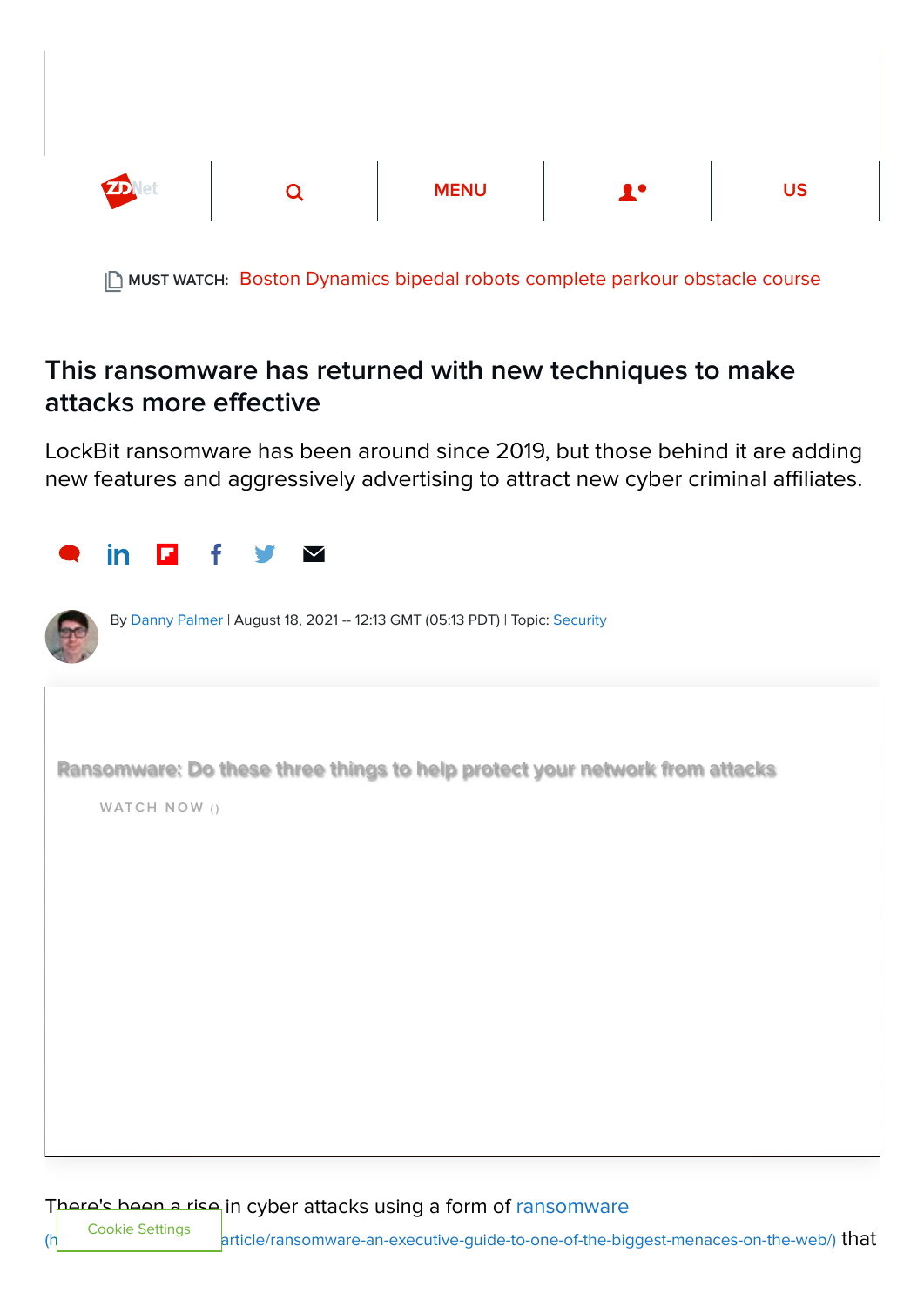first appeared almost two years ago. But despite being relatively old, it's still proving successful for cyber criminals.

[Cybersecurity researchers at Trend Micro have detailed an increase in LockBit ransomware](https://www.trendmicro.com/en_us/research/21/h/lockbit-resurfaces-with-version-2-0-ransomware-detections-in-chi.html) campaigns (https://www.trendmicro.com/en\_us/research/21/h/lockbit-resurfaces-with-version-2-0-ransomwaredetections-in-chi.html) since the start of July. This ransomware-as-a-service first appeared in September 2019 and has been relatively successful, but has seen a surge in activity this summer.

| <b>Bear Castomeri</b>                                                                                                                                                                                                                                                                                                                                                                                                                                                 |
|-----------------------------------------------------------------------------------------------------------------------------------------------------------------------------------------------------------------------------------------------------------------------------------------------------------------------------------------------------------------------------------------------------------------------------------------------------------------------|
| It is the to see for oner nottware lease from PC Cubors Corporation.<br>Compions the IM/ROCE and attack payment for the lease option of upon choice.<br>If you don't use the printed IMADICE, then he sare to refer to the important<br>reference numbers believ in all correspondence. In return one will received                                                                                                                                                   |
| - a removal software package with easy-to-follow, complete instructions:<br>- an automatic, self-lostalling disbette that anyone can apply in minutes.                                                                                                                                                                                                                                                                                                                |
| Departual reference conterct AUDIOVIL-2680177-                                                                                                                                                                                                                                                                                                                                                                                                                        |
| The price of 365 ever spellcations is 035103. The price of a bease for the<br>lifetime of good hand disk is US\$370. You must exclose a bankers draft,<br>cashier's check or international money order payable to PC CVBORG CORPORATION<br>The the full amount of \$100 no \$370 with your neder. Include your name.<br>company, address, city, state, country, sip or postal code. Mail your order<br>to PC Cuborg Corporation, P.O. Box 07-17-44, Panama 7, Panama. |
| Press ENTER to continue                                                                                                                                                                                                                                                                                                                                                                                                                                               |

[\(https://www.zdnet.com/article/ransomware-an-executive-guide-to-one-of-the-biggest-menaces-on-the-web/\)](https://www.zdnet.com/article/ransomware-an-executive-guide-to-one-of-the-biggest-menaces-on-the-web/)

[Ransomware: An executive guide to one of the biggest menaces on the web](https://www.zdnet.com/article/ransomware-an-executive-guide-to-one-of-the-biggest-menaces-on-the-web/) (https://www.zdnet.com/article/ransomware-an-executive-guide-to-one-of-the-biggest-menaces-on-the-web/)

Everything you need to know about ransomware: how it started, why it's booming, how to protect against it, and what to do if your PC is infected.

Read More [\(https://www.zdnet.com/article/ransomware-an-executive-guide-to-one-of-the-biggest-menaces-on-the-web/\)](https://www.zdnet.com/article/ransomware-an-executive-guide-to-one-of-the-biggest-menaces-on-the-web/)

[In adverts on underground forums, LockBit's authors](https://www.zdnet.com/article/a-deep-dive-into-the-operations-of-the-lockbit-ransomware-group/) (https://www.zdnet.com/article/a-deep-dive-intothe-operations-of-the-lockbit-ransomware-group/) claim that LockBit 2.0 is one of the fastest fileencrypting ransomware variants in the market today. And those claims have proven interesting to cyber criminals seeking to make money from ransomware.

Trend Micro researchers have seen a number of LockBit ransomware campaigns in recent weeks, predominantly targeting organisations in Chile, but also the UK, Italy and Taiwan.

While LockBit has remained under the radar for much of this year, it hit the headlines with [an attack against professional services firm Accenture](https://www.zdnet.com/article/accenture-says-lockbit-ransomware-attack-caused-no-impact-on-operations-or-clients/) (https://www.zdnet.com/article/accenturesays-lockbit-ransomware-attack-caused-no-impact-on-operations-or-clients/). LockBit also appears to have [benefited from the apparent disappearance of ransomware gangs including REvil and](https://www.zdnet.com/article/revil-websites-down-after-governments-pressured-to-take-action-following-kaseya-attack/) Darkside (https://www.zdnet.com/article/revil-websites-down-after-governments-pressured-to-take-actionfollowing-kaseya-attack/)[, with a significant number of affiliates of those operators turning](https://www.zdnet.com/article/one-big-ransomware-threat-just-disappeared-now-another-one-has-jumped-up-to-fill-the-gap/) towards LockBit (https://www.zdnet.com/article/one-big-ransomware-threat-just-disappeared-now-anotherone-has-jumped-up-to-fill-the-gap/) as their new means of performing ransomware attacks.

Cookie Settings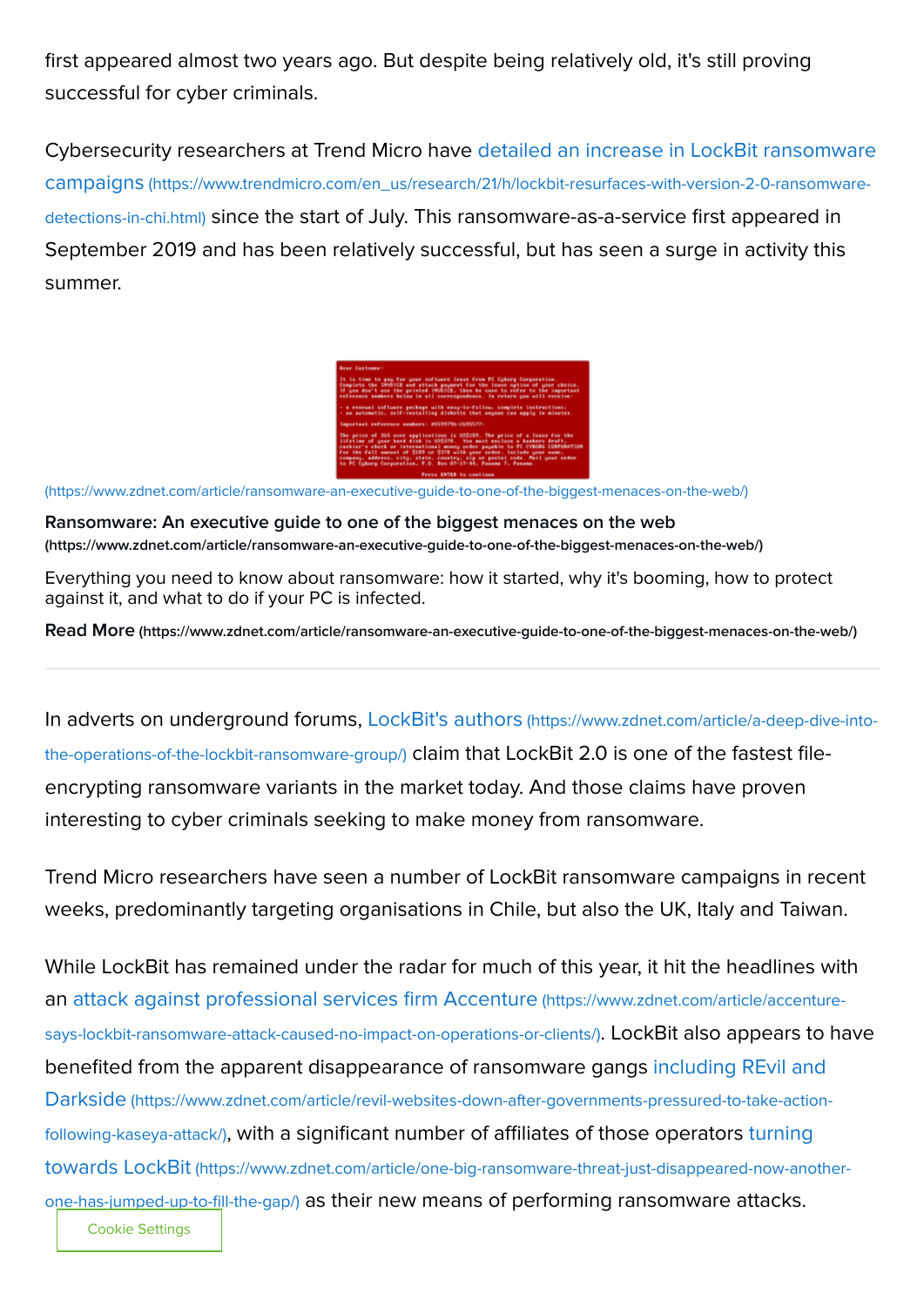[The attackers often gain entry to networks using compromised Remote Desktop Protocol](https://www.zdnet.com/article/ransomware-these-are-the-two-most-common-ways-hackers-get-inside-your-network/) (RDP) or VPN accounts (https://www.zdnet.com/article/ransomware-these-are-the-two-most-common-wayshackers-get-inside-your-network/) which have been leaked or stolen; alternatively, LockBit attacks sometimes attempt to recruit insiders to help gain access through legitimate login credentials.

## [SEE: A winning strategy for cybersecurity](http://www.zdnet.com/topic/a-winning-strategy-for-cybersecurity/?ftag=CMG-01-10aaa1b) (http://www.zdnet.com/topic/a-winning-strategy-forcybersecurity/?ftag=CMG-01-10aaa1b) (ZDNet special report)



[\(https://adclick.g.doubleclick.net/pcs/click%253Fxai%253DAKAOjstC2\\_WbhmDpTz2XduCfDupfZqaiLhXXsNMn6GrAwWycErJ](https://adclick.g.doubleclick.net/pcs/click%253Fxai%253DAKAOjstC2_WbhmDpTz2XduCfDupfZqaiLhXXsNMn6GrAwWycErJxYK7kgpQ1rUDTrG8fS-qMIFrUkOto6yT0pf0bBSmIPgLQgSrbxiSJdmTh_t_HJTpjE4AmU_4kpxZFwHM_FJlM8zP8VDeA2_zKtjX6Ji2lc1aYPBEVyxIerd-XCIzr06cNoboFDbsyDR39W8i8feecxuOneNDSBoPBCwLYswmQQ_3u8qNCUPOrvWi7ZKEuj2nqiu3Qg-iGIwln-qxBDS7UZicMrJdqMt1fAlanISp4gDYpDuY4e2BENFoV6xDEkDuAfz_1TRNaEShtrzQ8Ca6y7w%2526sig%253DCg0ArKJSzK66yMU1fFmfEAE%2526fbs_aeid%253D%255Bgw_fbsaeid%255D%2526urlfix%253D1%2526adurl%253Dhttps://lnk.techrepublic.com/redir?edition=en&ursuid=&devicetype=desktop&pagetype=&assettitle=&assettype=&topicguid=&viewguid=92c4bc64-f1c7-4e42-b1ab-016207965261&docid=33171804&promo=1065&ftag_cd=TRE-00-10aaa4f&spotname=dfp-in-article&destUrl=https%253A%252F%252Fwww.techrepublic.com%252Fresource-library%252Fdownloads%252Fsample-file-2-ways-to-enter-data-quickly-in-excel%252F%253Fpromo%253D1065%2526cval%253Ddfp-in-article%2526source%253Dzdnet%2526tid%253D1908210838216086068%2523ftag%253DLGN-16-10aab4a&ctag=medc-proxy&siteId=&rsid=cnetzdnetglobalsite&sl=&sc=us&assetguid=&q=&cval=33171804;1065&ttag=&bhid=&poolid=103&tid=1908210838216086068) qMIFrUkOto6yT0pf0bBSmIPgLQgSrbxiSJdmTh\_t\_HJTpjE4AmU\_4kpxZFwHM\_FJlM8zP8VDeA2\_zKtjX6Ji2lc1aYPBEVyxIerd-XCIzr06cNoboFDbsyDR39W8i8feecxuOneNDSBoPBCwLYswmQQ\_3u8qNCUPOrvWi7ZKEuj2nqiu3Qg-iGIwlnqxBDS7UZicMrJdqMt1fAlanISp4gDYpDuY4e2BENFoV6xDEkDuAfz\_1TRNaEShtrzQ8Ca6y7w%2526sig%253DCg0ArKJSzK6 edition=en&ursuid=&devicetype=desktop&pagetype=&assettitle=&assettype=&topicguid=&viewguid=92c4bc64-f1c7-4e42 b1ab-016207965261&docid=33171804&promo=1065&ftag\_cd=TRE-00-10aaa4f&spotname=dfp-inarticle&destUrl=https%253A%252F%252Fwww.techrepublic.com%252Fresource-library%252Fdownloads%252Fsample-file-2 t t t t i late in information of a statement information in the international information in the international information in the international information in the international information in the international informatio

LockBit has also gained success by following in the footsteps of prominent ransomware groups using certain tactics, techniques and procedures (TTPs) during attacks. For [example, LockBit now uses Ryuk's Wake-on-LAN feature](https://www.zdnet.com/article/this-dangerous-ransomware-is-using-a-new-trick-to-encrypt-your-network/) (https://www.zdnet.com/article/thisdangerous-ransomware-is-using-a-new-trick-to-encrypt-your-network/), sending packets to wake offline devices in order to help move laterally around networks and compromise as many machines as possible.

[LockBit also uses a tool previously deployed by Egregor ransomware](https://www.zdnet.com/article/ransomware-this-new-variant-could-be-the-next-big-malware-threat-to-your-business/) (https://www.zdnet.com/article/ransomware-this-new-variant-could-be-the-next-big-malware-threat-to-yourbusiness/), using printers on the network to print out ransom notes.

"They were heavily influenced by the Maze ransomware gang and when they shut down, they appear to have shifted their focus to Ryuk and Egregor ransomware gangs TTPs," Jon Clay, VP of threat intelligence at Trend Micro, told ZDNet.

"What we can take away from this is many malicious actor gangs likely follow the news of how successful other gangs are and look to model their TTPs themselves. Ransomware has evolved over time in order to continue to be successful for its creators," he added. Cookie Settings